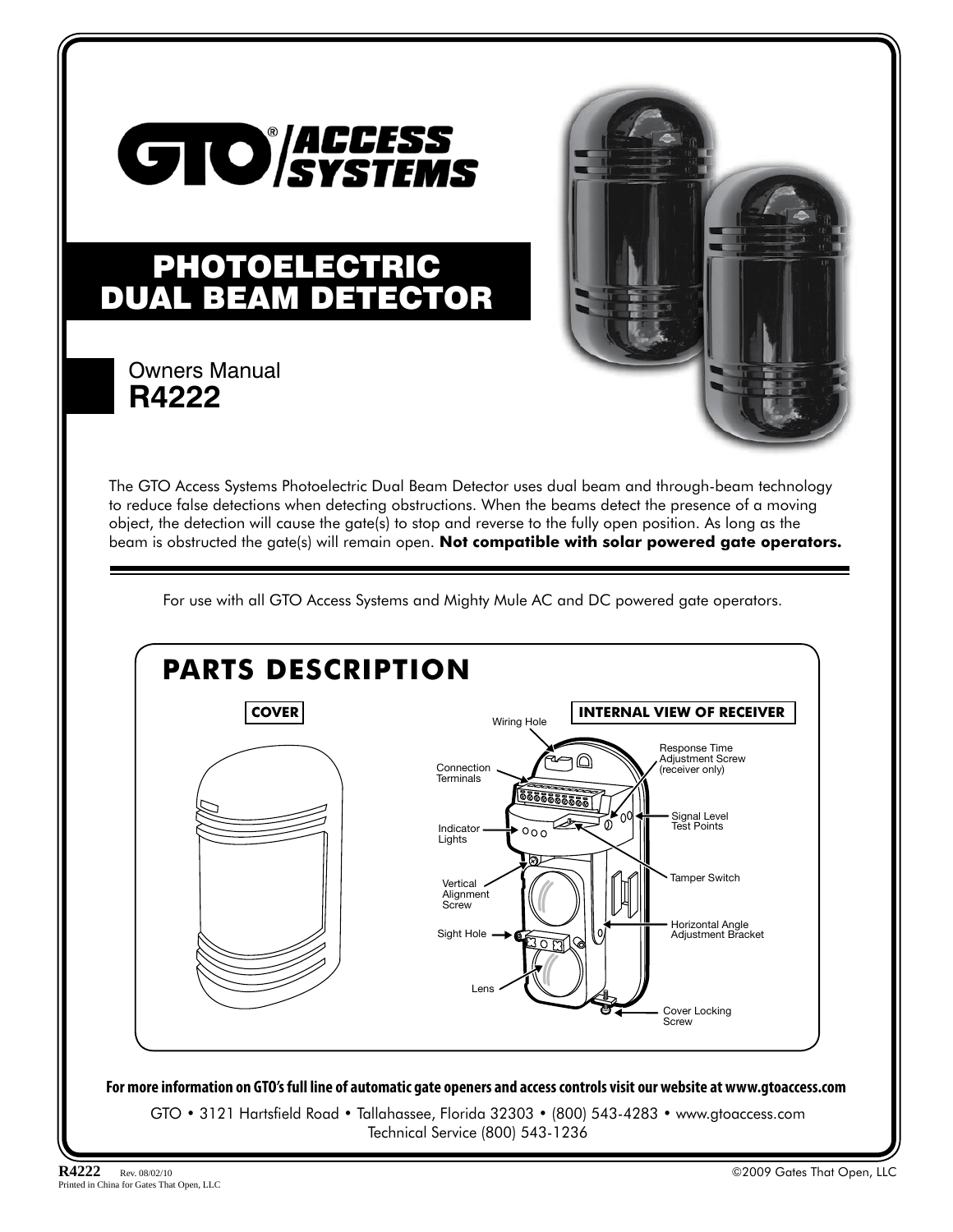# Installation Overview

Diagram illustrates correct placement of photo beams in relation to the gate.



## Mounting Cautions

**Be sure that the optical axis is never obstructed. (The optical axis is both the vertical and horizontal range of detection, or beam, between the transmitter and receiver)**

**Do not mount the detector in the following conditions:**



Where obstructions (plants, fences, etc.) are between the receiver and the sender.





Where the mounting surface is unstable.





Where sunlight and headlights shine directly into the front of the receiver.



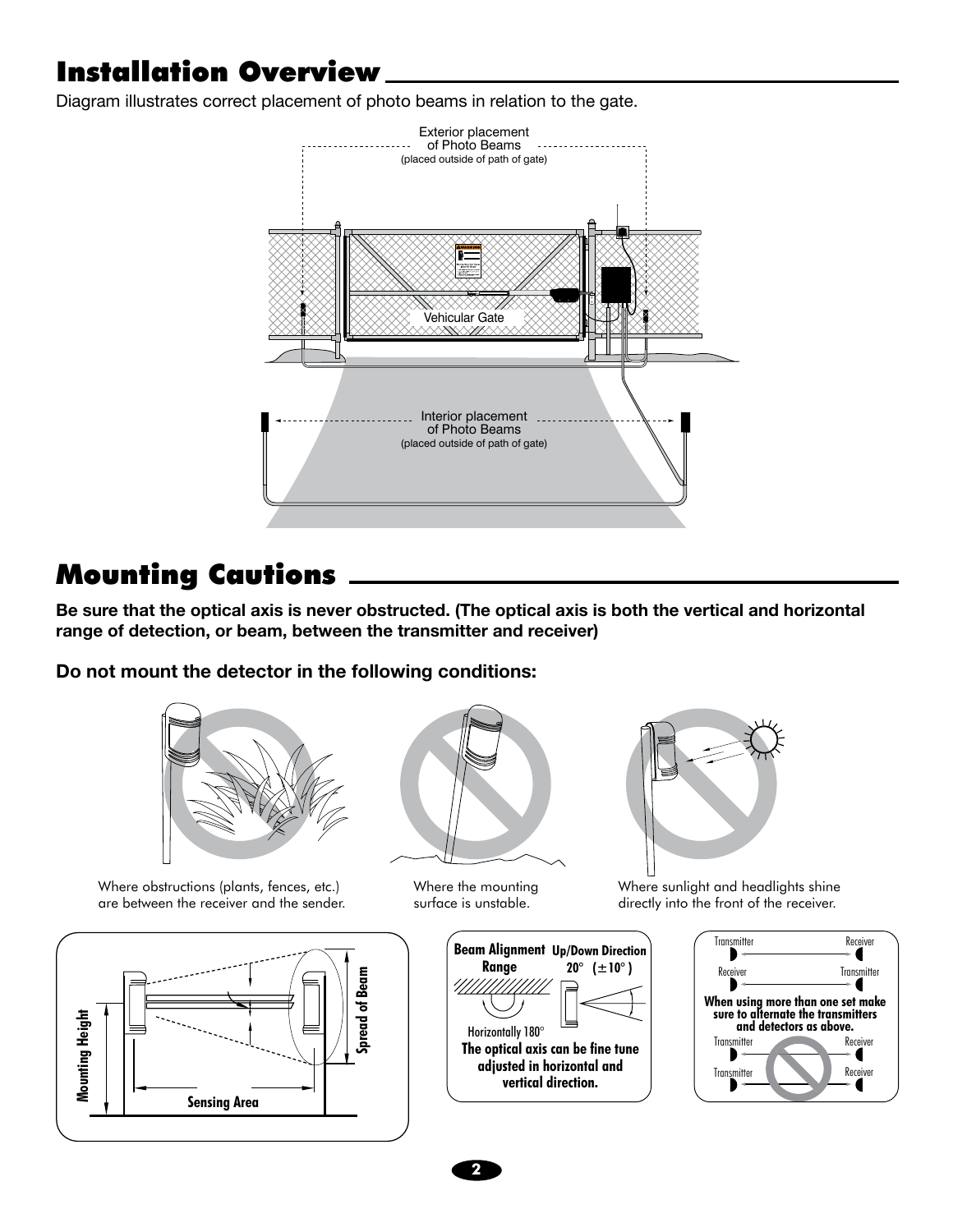# Wall Mounting



# Pole Mounting

- **1.** Remove the Photo Beam cover (as shown in step 1 above).
- **2.** Feed the wire through the mounting pole.
- **3.** Using the Mounting Plate and Bracket secure the Photo Beam to the mounting pole.



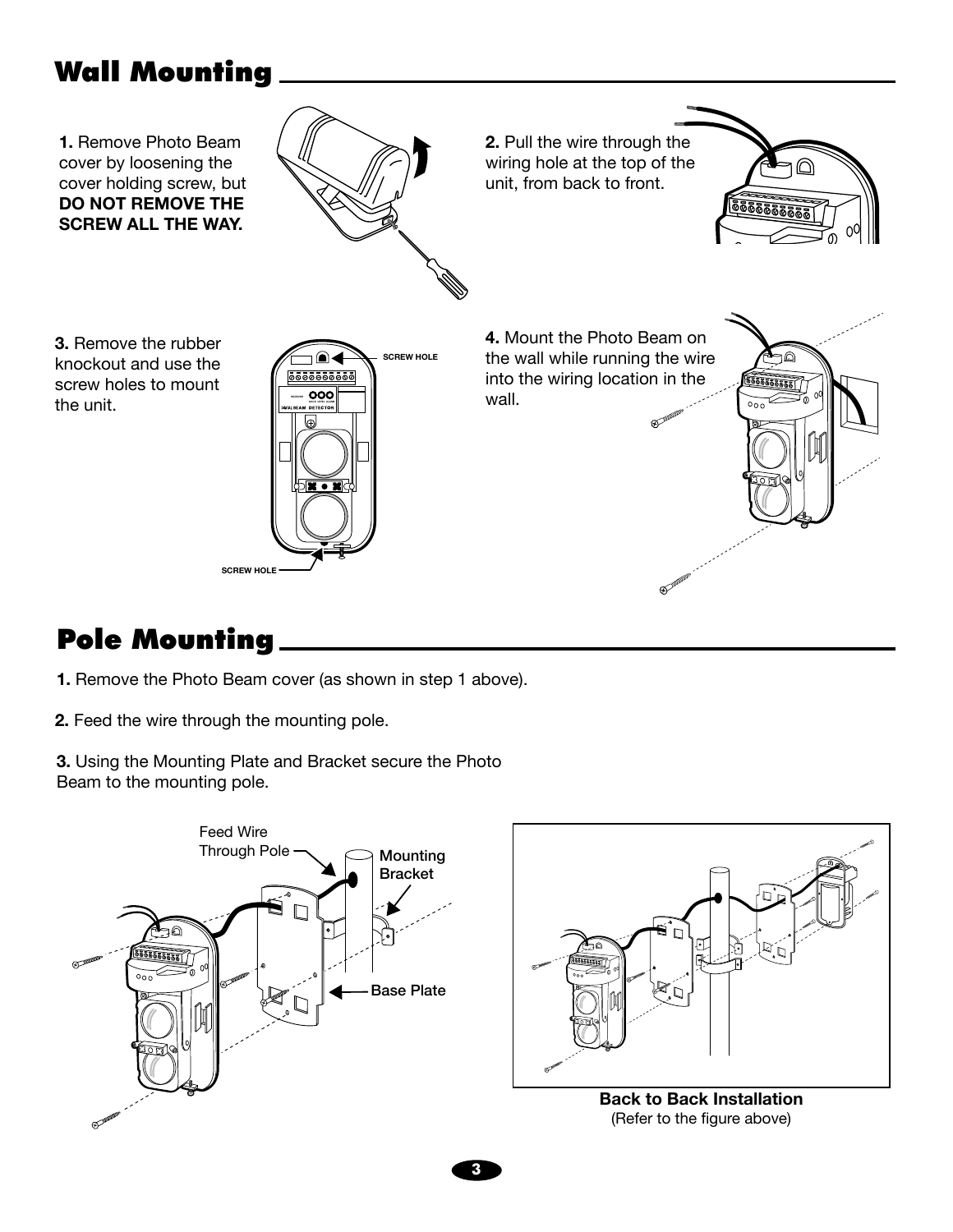## Connecting Photo Beams to GTO Access Systems and Mighty Mule Control Boards

#### IMPORTANT: DO NOT use Photo Beams on systems charged with solar panels.

**Make sure the power switch to the opener is turned off before connecting safety device wiring to the terminal blocks. Unplugging the transformer does not turn power to the opener OFF.**

### **Wiring Precautions**

- Wire with 16awg minimum (RB509)
- 300 ft (91.4m) max length
- Be sure to capture the wire ends under the wire clamp plates.
- Avoid frayed ends on wires that might produce a short circuit.
- Be careful not to overtighten the screws as this may strip the threads in the plastic



### **Terminal Strip Identification**

*The diagrams below represent the terminal strips on the receiver and transmitter and can be used for reference for connections.*



**4**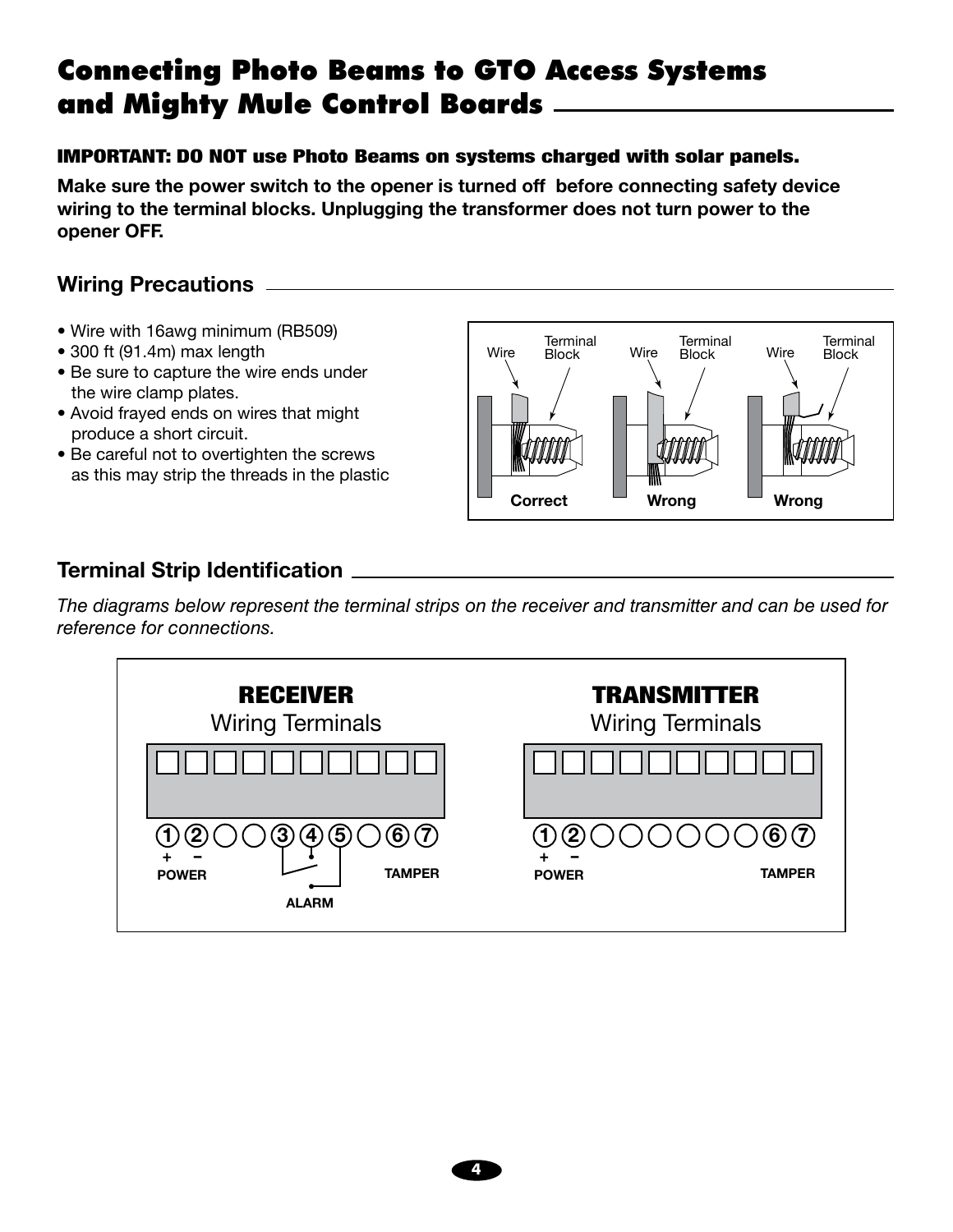## **Wiring the Photo Beams to GTO Access Systems and Mighty Mule Gen 3 (blue) or green Gate Opener Control Boards.**

**(models listed below)**

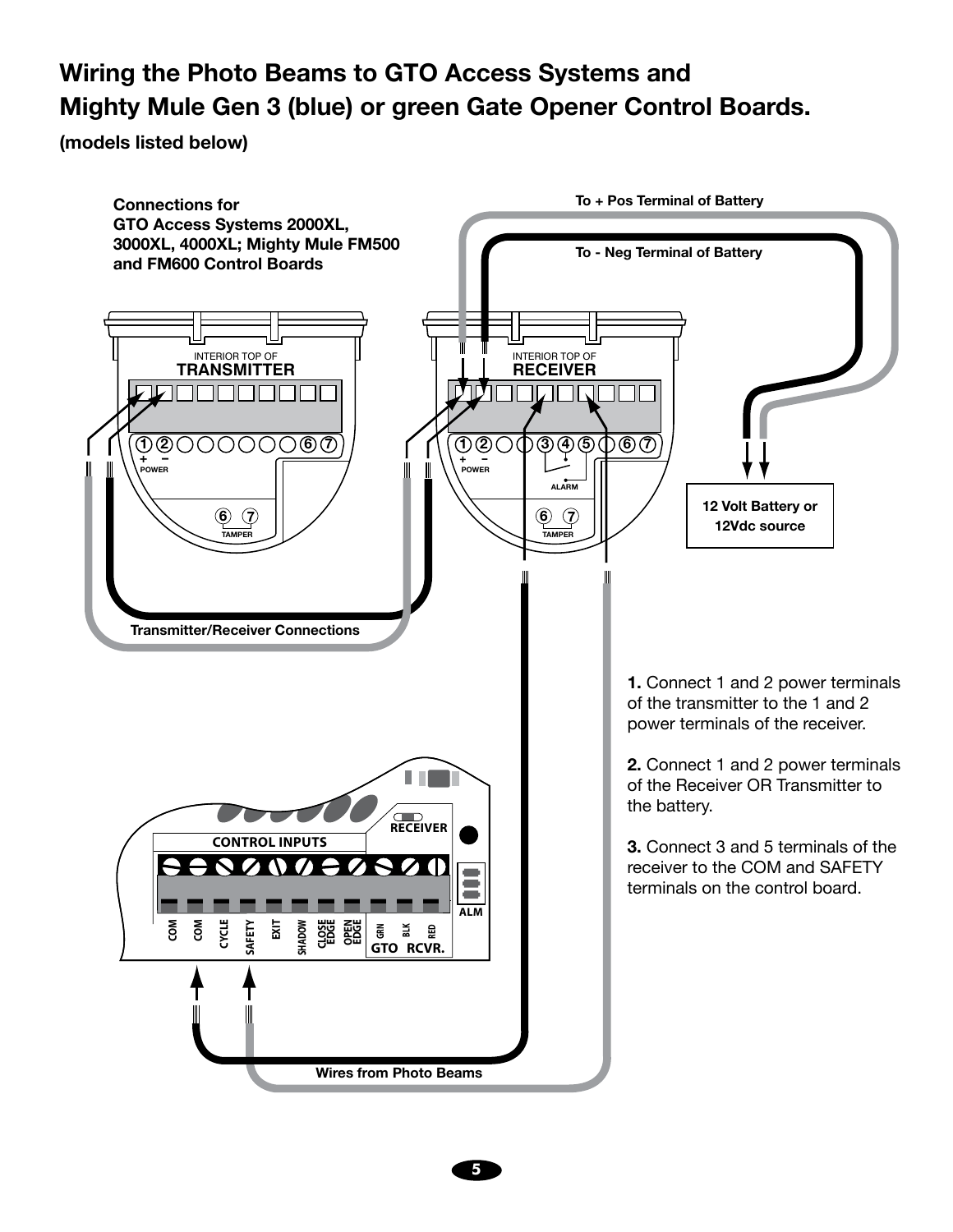### **Wiring the Photo Beams to Mighty Mule FM350 Gate Opener Control Board.**



**6**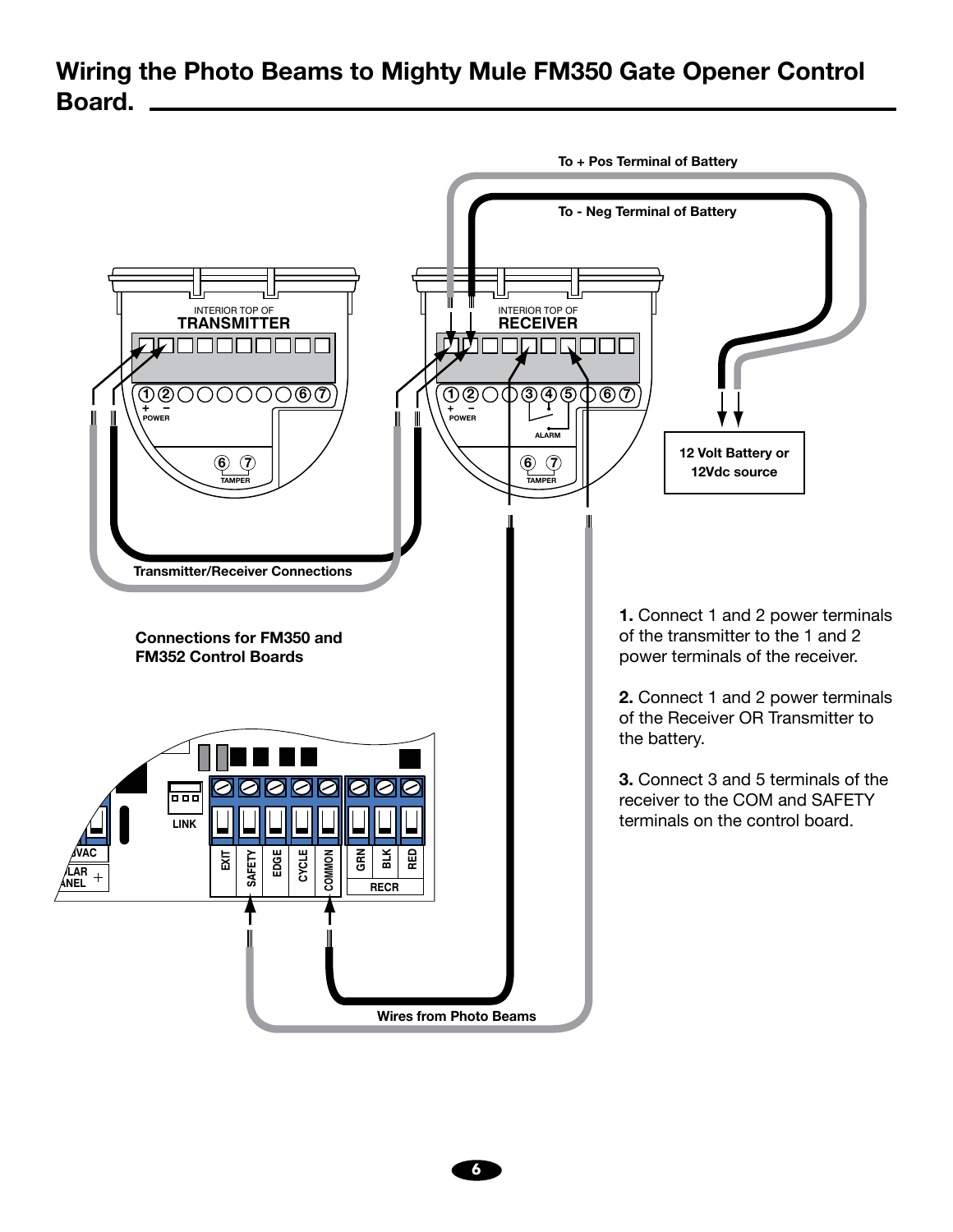**Wiring the Photo Beams to GTO Access Systems GP-SL050, GP-SW050, GP-SL100 and GP-SW100 Gate Opener Control Boards.** 



**To + Pos Terminal of Battery**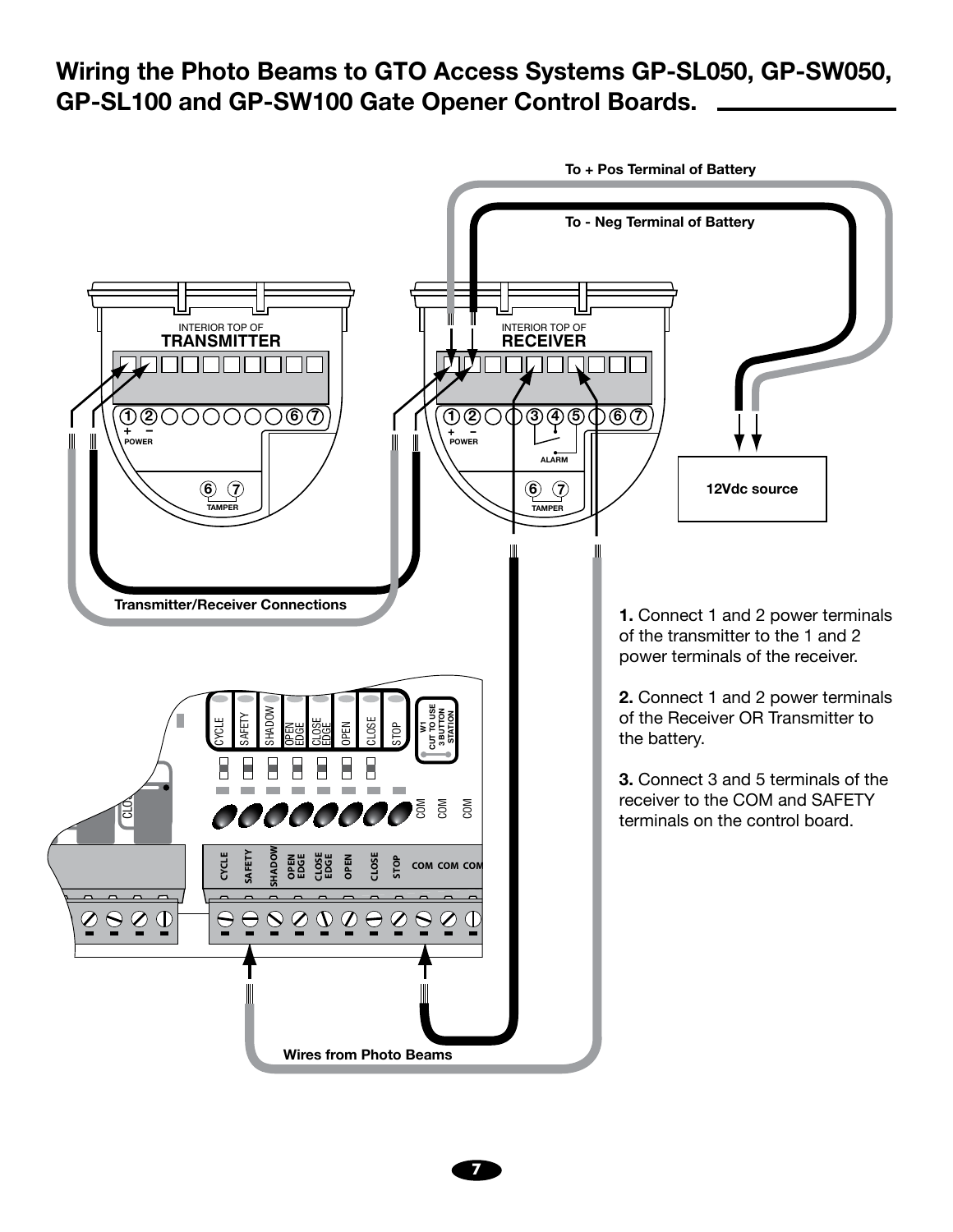### **Wiring the Photo Beams to Mighty Mule 200 Gate Opener Control Board.**

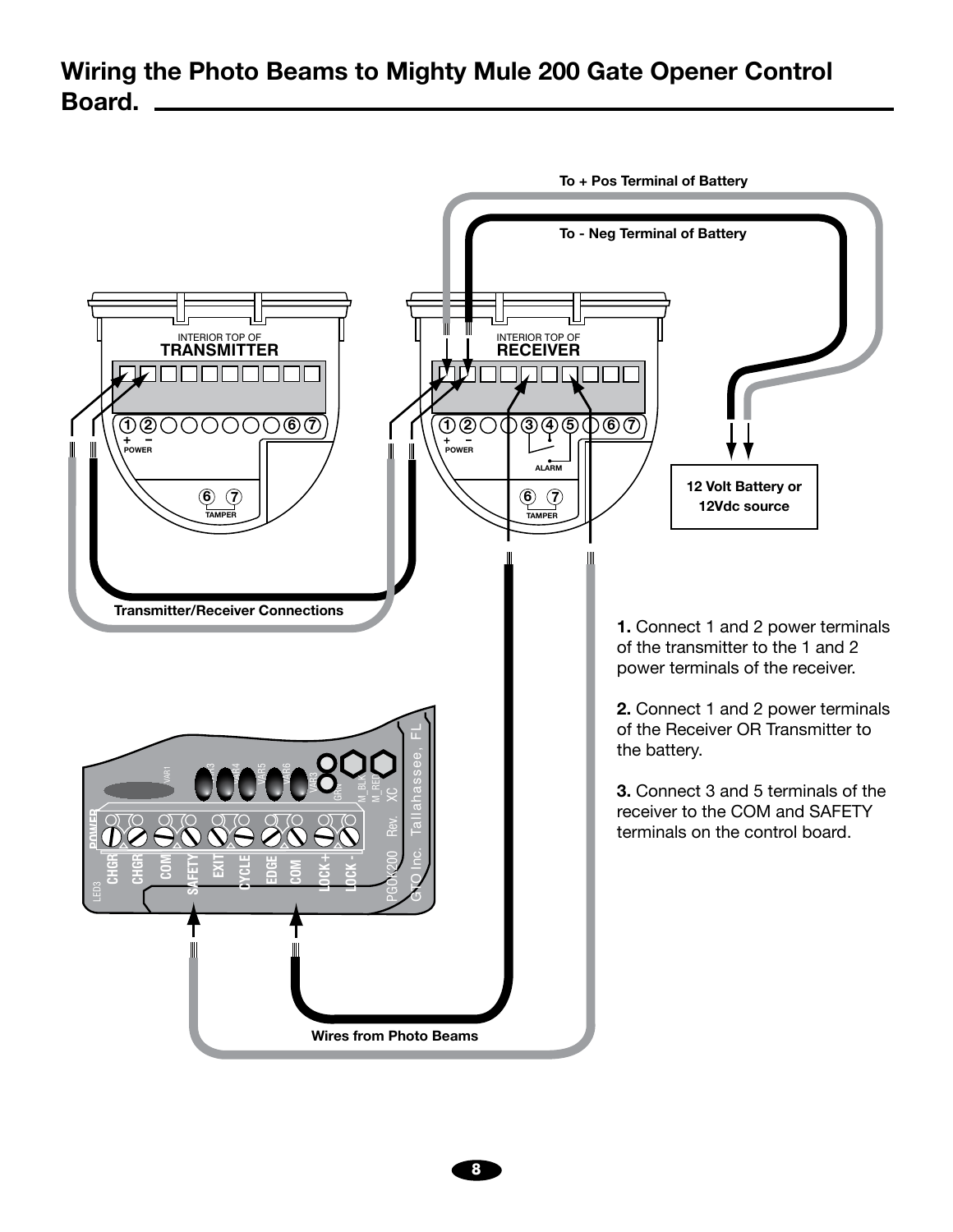# Beam Alignment

#### **Adjusting Optical Axis with the Viewfinder**

**1.** With the POWER connected and the RECEIVER and TRANSMITTER covers removed adjust the horizontal pivot, and the vertical adjustment screw using the built-in viewer. Look through the viewfinder on either side and adjust to put the opposite sensor in the middle of the cross-hairs in the view finder. The GOOD LED should be on. (Adjust the light axis until the indication lamp is on.)

The brighter the LEVEL (green) LED the more precise the alignment of the beams.



**POWER** LED (green) • ON when when light beam is transmitting.





**GOOD** LED (green) • Use when adjusting bean alignment. **ON** when beams are aligned.

**LEVEL** LED (green) • **ON** indicates receiving signal. Brightness varies, depending on beam alignment.

**ALARM** LED (red) • **ON** indicates beam blocked. Use when setting response time.

### **Adjusting Optical Axis with a Voltmeter**

If you have a voltmeter, the best method of adjusting the optical axis is to measure the signal level at the test probe points.

- 1. Insert the voltmeter probes into the test points on the side of the receiver.
- 2. Adjust the horizontal angle and vertical angle until the voltage is at maximum.
- 3. If a voltage of 1.2v or above cannot be reached, the transmitter and/or receiver should be readjusted.

#### **Beam Interruption Time Adjustment**

Adjusts the amount of time between the beam being broken and the normally open relay closing. Adjust time adjustment dial from (1) detecting fast moving objects to (5) detecting slow moving objects depending on your type of application and environment.

The factory setting is set to 1 to detect fast moving objects.



**9**



 $\frac{1}{555555550}$ 

**Voltmeter test points**

**Voltmeter**

Ō  $\mathbf 0$